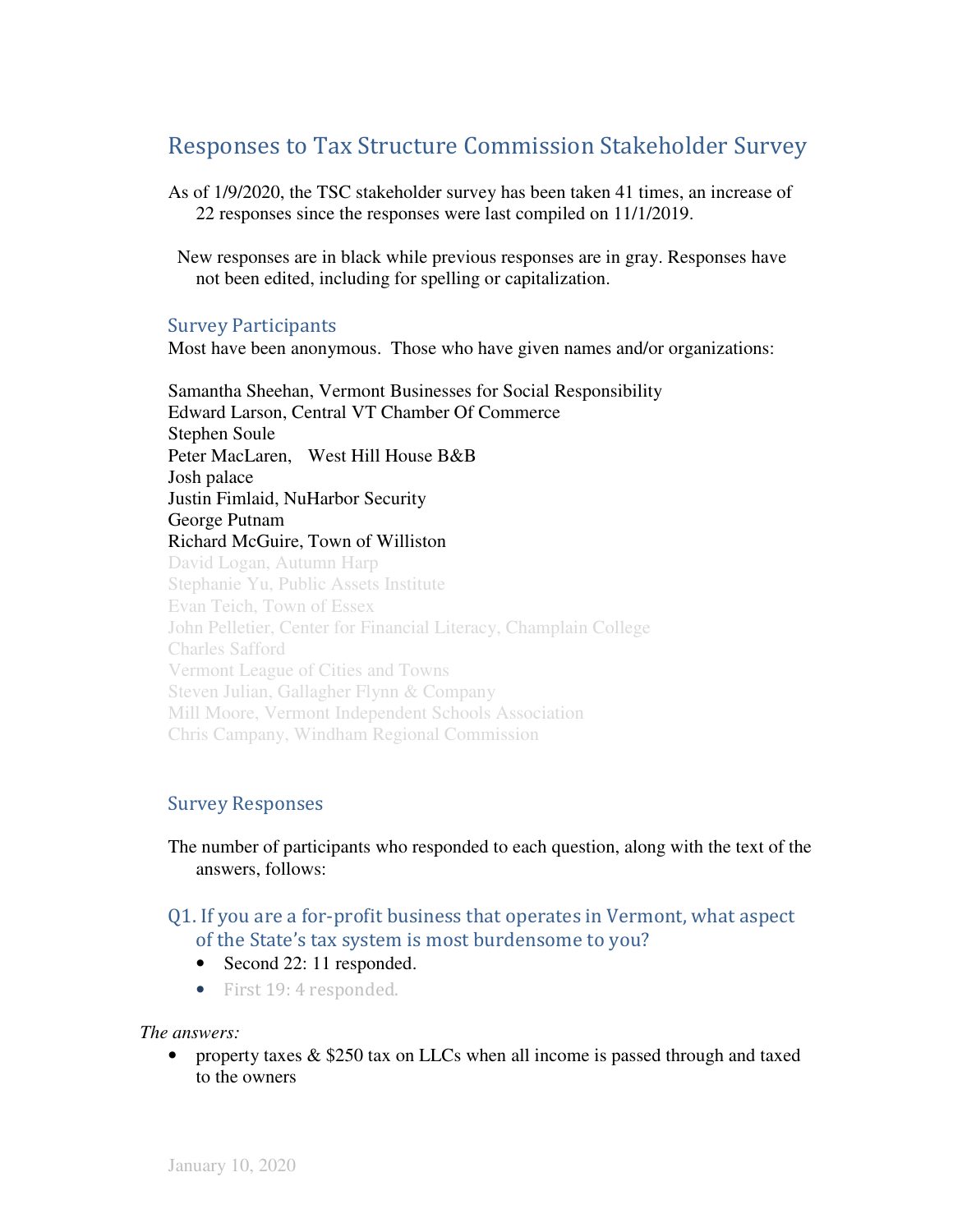- Tax rates in most sectors(income, property, business income tax) are too high and not conducive to growing VT
- Non-profit. But why is this question framed so negatively? Why must taxed always be characterized as a "burden"? You're feeding narrative that inclines people to discount our common needs and the funding of essential services without which no business can succeed. Just stop it.
- Capital gains and income
- The high fixed cost to our business of property taxes here in Warren, VT.
- Payroll taxes.
- Employer side of employment taxes.
- Yes. The 8.5% tax rate.
- reporting
- employing anyone
- Department of Labor charges
- I am not a for profit business but based on discussions with clients I would sale & use tax due to confusion on what is and not taxable
- Property taxes
- The sales and use tax process and paperwork
- The tax structure is not competitive with most other states. If you combine income, property and sales it is one of the highest in the country. The current legislature spends most of it's time on how to increase taxes.....this is not business friendly.

## Q2. If you are a non-profit, what taxes are most burdensome to your members or clients?

- Second 22: 6 responded.
- First 19: 7 responded.

- We are a non-profit business association and our members do not report significant tax burdens. VBSR members believe they are getting good value for the taxes they pay. VBSR members identify many issues of greater concern than taxes, including the cost of health care, availability of affordable housing and shortsighted state economic development priorities. The accessibility of affordable childcare was ranked as of equal concern to taxes for VBSR members.
- The burden to the Vermont Foodbank's clients is not taxes. In fact, it is the reduction in services provided by the public sector that is most burdensome. People cannot be ready to work or participate in their communities without adequate food, housing, education, and health care. The private sector is failing at making those things available in a way that's affordable and accessible. Taxes are not the problem.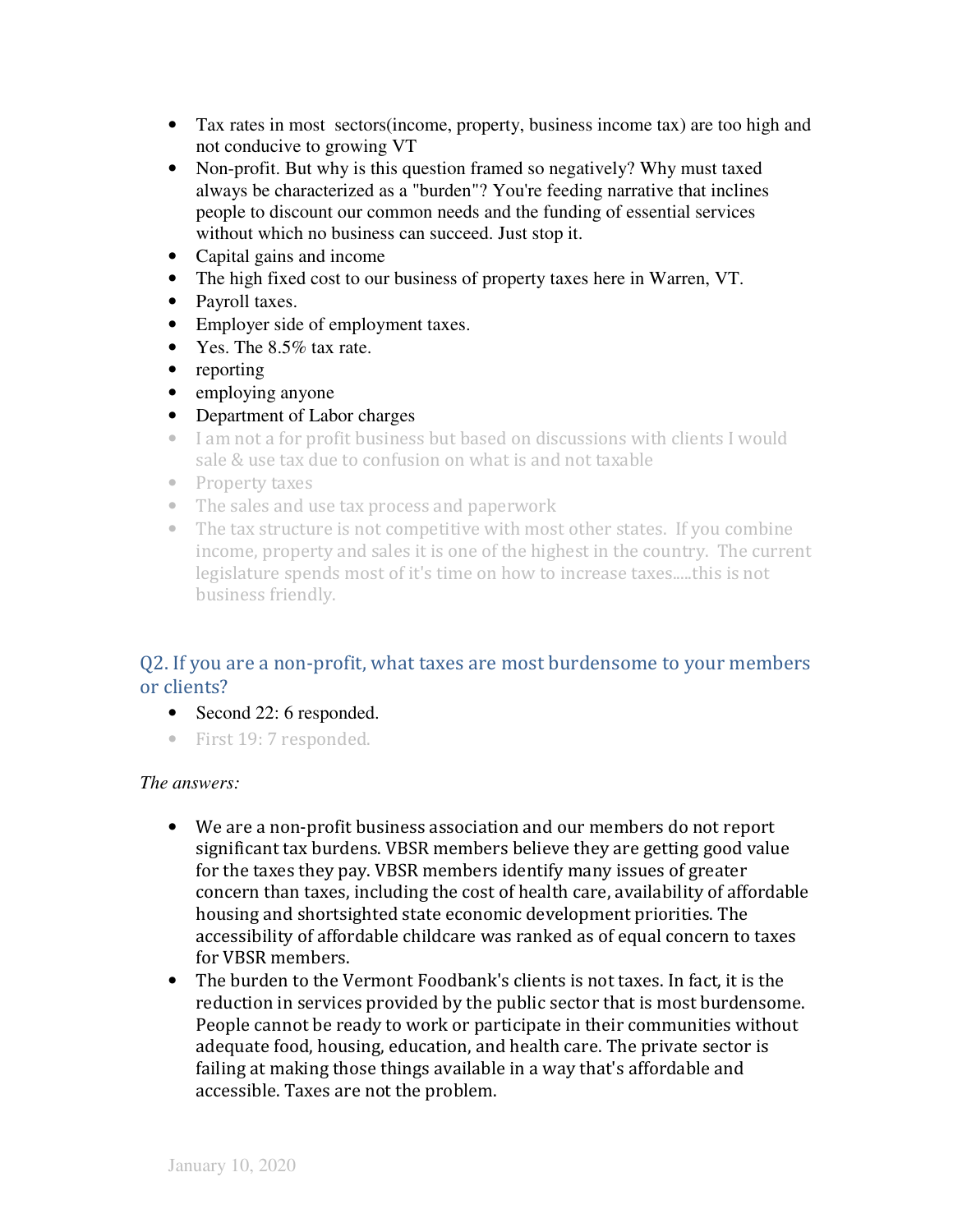- Property, income and capital gains
- The tax giveaways to corporations.
- Property taxes
- The property tax is most burdensome.
- As stated above, combination of high income, property and sales tax. And last year they wanted to increase income tax rate on high income earners. With a sub chapter S company if you have any degree of success you automatically become a high income earner. Additionally it is more challenging to attract out of state capital for investment for a growing company.
- Vermont's overall tax system is still slightly regressive. Ideally, we would have a progressive overall system, which means reducing use of regressive taxes such as sales and property taxes.
- Property taxes
- Amount of money removed for services that we won't be eligible for until 70 yrs. old
- We are a public agency, and the biggest challenge is an increasing tax burden on our employees while incomes are stagnant, or even declining when adjusted for inflation, in the face of level funding from the state over a period of 6 years.
- Health care assessment Any new taxes
- For Vermonters with low income sales tax

# Q3. If you could change one thing about Vermont's tax system, what would it be?

- Second 22: 22 responded.
- First 19: 16 responded.

- While Vermont has one of the least regressive tax systems in the country, we can still make further changes to the code that will make the system simpler, fairer and more sustainable for Vermonters and Vermont businesses. Vermont's tax system should encourage the development of a strong local economy and encourage people to spend money in state as a means of building our tax base. Tax policy should be designed to raise revenues sustainably and meet our obligations and benefit the state's people, communities and environment. A fair tax structure places a similar assessment on people and corporations of similar circumstances and ensures a level playing field for all. A fair tax system is progressive and minimizes the impact on low-income residents by being based on a capacity to pay.
- school taxes  $-2/3$  of state residents receive rebates based on their income  $\Rightarrow$ system is broken. These are the voters deciding the budgets, but with the income sensitivity payment they don't feel the burden, so the budgets just go up & up.
- Less progressive income tax like most other states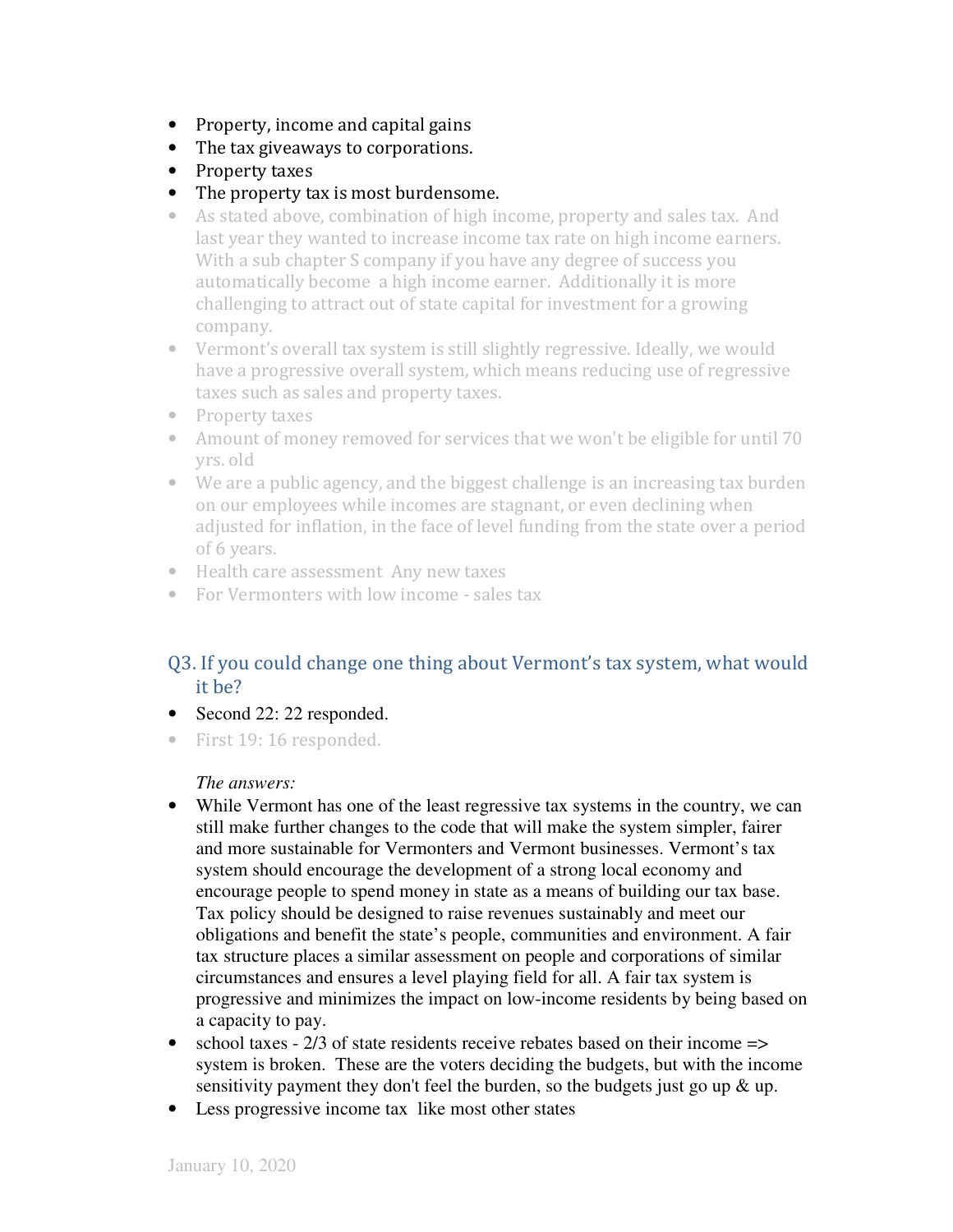- Change how schools are funded to a more equitable system based on individual household income. A graduated tax for schools based on incomes per household greater than \$100K. No ability for towns to pay more for their school than any other town.
- Business credits and incentives that drain revenues when there is no evidence that the credit or incentive was necessary for a business to make an investment.
- go back to piggy back on federal taxes
- Eliminate the property tax. Support education from the General Fund and obtain the funds through the Vermont income tax.
- Fix the education funding system. Putting a large part of the load on property taxes in resort towns like ours is not appropriate. Also we need innovation to reduce overall costs without closing schools! This issue cannot be continuously deferred.
- I would eliminate corporate tax giveaways that allow the Amazons of the world to avoid paying any corporate tax on their billions of revenue. I would also increase taxes on the wealthy in direct proportion to the tax reduction the Trump tax cuts gave to them. Finally, I would eliminate the statewide residential property tax and have all residents pay based upon their income.
- Limit the amount of money given to duplicating non-profits
- 2 things, change the non resident withholding to be elective and make the Vermont estate tax even more taxpayer friendly
- Reduce taxes so businesses could invest and thrive and hire more people who will fuel the State's economy.
- More focus on passive income taxes -- i.e., do not favor capital gains over labor income.
- Give new businesses a 0% tax for X number of years to bring new business to the State. Massachusetts was able to bring in GE from CT with tax incentives.
- reduce the total expense.
- lower rates
- It used to be that the towns ran the K-12 school system. Over the past few decades, the state has increasingly severed the relationship between towns and schools to the point where now the state effectively runs the school system. See the VTDigger article on 10/11/19 "Vermont ranks second nationally in state funding for K-12 schools." According to the article: "Vermont schools only received 4% of their revenues from localities." Yet property taxes to fund K-12 schools are still collected by the towns. This should cease. Property taxes to fund K-12 schools should be billed and collected by the state. The Vermont Department of Taxes is in the process of rolling out (over the next couple of years) a new Integrated Property Tax Management System (IPTMS). The implementation of this system will be the ideal time to switch from town billing to state billing for education property taxes. My views are informed by my position on my town's selectboard, but I am writing as an individual.
- Education tax and Act 46.
- I would carefully review the current use situation as it appears that local residents are subsidizing landowners who put property into current use. Many of the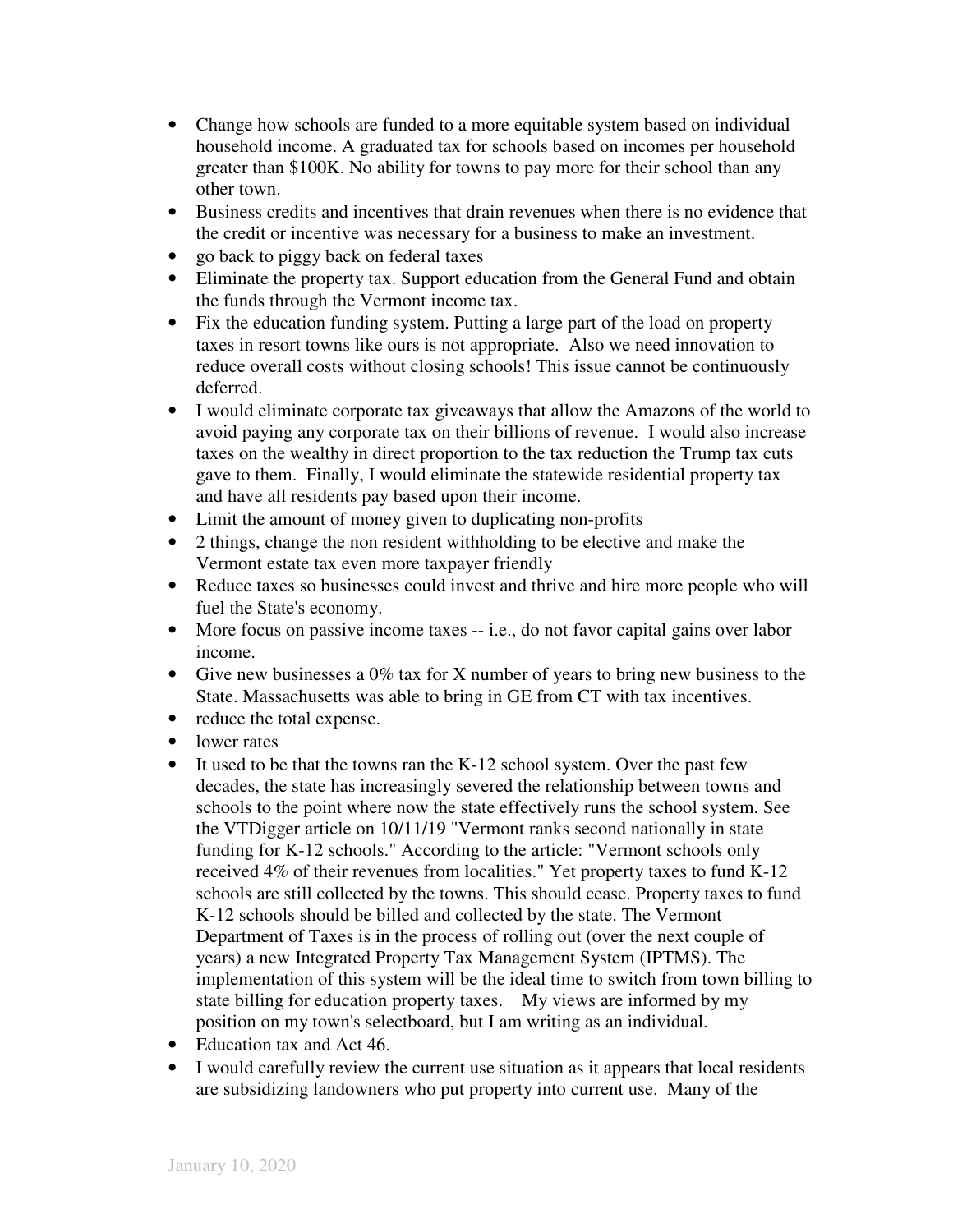landowners are non-residents and restrict use of their land by the people who are required to pay taxes to offset the reduced tax burden on the land in current use

- The filing system is confusing for people and many who need financial assistance the most are the ones who are not filing the proper forms for both the homestead exemption and for the income benefits on property taxes. In addition, property taxes are less progressive than income taxes.
- The school funding / taxation system is not effective. It limits school and municipal operations too much and the income sensitivity portion is dysfunctional. It does not distribute payments fairly.
- The total state control and complete dependency on property taxes. It is not sustainable and or fiscally responsible.
- Make is simpler. Paperwork and processes are cumbersome to a small business.
- Lower the tax rate for sub chapter S income to encourage investment and growth rather than penalizing growth. Let the private sector flourish.
- The system should be progressive overall. While we have a progressive income tax, when you factor in sales and property taxes the system becomes slightly regressive or flat at best. In light of increasing income inequality, making the tax system more progressive is a critical part of filling the opportunity gap especially for younger Vermonters.
- Create more flexibility for municipalities to collect revenue so that the overwhelming reliance on property taxes is reduced.
- allow municipalities to use certain taxes more easily to their advantages, ie sales tax, rental car and hotel
- Simplify, streamline, make more clear, logical, and predictable. The current system, especially for school taxes, is byzantine to say the least. Eliminate the possibility that exists today where a taxpayer's prebate can exceed what they owe, forcing towns to actually pay some people money. This should net out at zero for those in these unusual circumstances. Similarly, there should be a cap on prebates. We should not need to hand out five figure prebates on the altar of equity.
- Stop giving reasons and incentives for retirees to bolt the state. Most states do not tax social security payments or pension benefits. Folks can move to another state and get a pay raise through reduced taxes and get lower housing costs real estate taxes. Incentives matter. We can't keep young workers and we are pushing wealthy retirees out of the state for 6 months plus one day. I believe we are losing tax dollars by taking the "progressive" tax stance.
- Include recreational public access trails in current use! Increase tax for second homeowners
- Enable municipalities to raise local option taxes. Also, provide flexibility on how they tax to meet their unique needs and abilities to raise it locally (e.g. South Burlington car rental tax).
- Amount going to services for those who don't file properly their Homestead because non-resident status is cheaper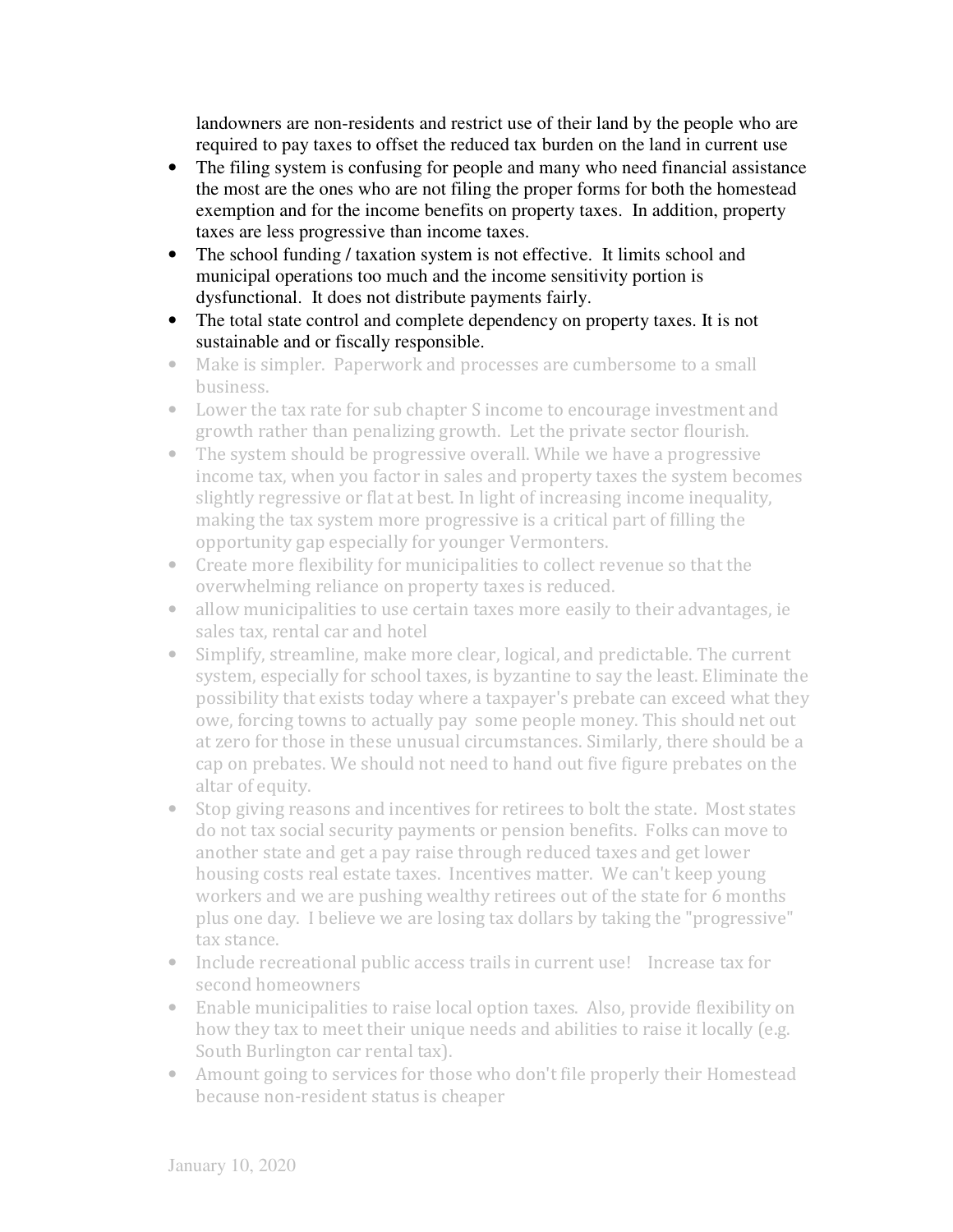- Extend property tax or a percentage property tax to non-profits and those who are exempt, extend sales tax to more services
- Non-resident withholding for passthrough entities, should be an option to opt out
- Lower income tax rates for individuals, lower property tax burden, lower sales taxes
- The discussion always seems to center on taxes rather than services and achieving policy goals. The state needs to do a better job explaining what's being paid for and why. Taxes are a means by which we share the costs of what it takes to achieve societal goals.
- To make it as equitable as possible
- Reduce property taxes by better connecting people with the budgets they vote on. Too much insulation from actual impacts. Change the yield, and reduce income sensitivity.
- Changing education financing on the property tax
- Q4. If you were trying to make sure the State had enough money to pay for all of its commitments, what taxes would you get rid of, what taxes would you decrease, what taxes would you increase, and what things that are currently not taxed would you start taxing?
- Second 22: 21 responded.
- First 19: 17 responded.

### *The answers:*

• A transformed tax system would encourage local spending and local investment as the best means for growing revenue, is progressive, and minimizes the impact on low-income residents by being based on a capacity to pay. VBSR does not have a specific recommendation for changes to existing tax systems, however, below are some suggestions for areas the Commission could explore and implement changes that reflect our organizations values and desire for reforms with the goals of improved transparency, sustainability, fairness, accountability and a with a priority to encourage local investment in order to build a broad and reliable tax base. Changes to our current tax system that the commission could explore could include taxes on non-profit institutions, corporate income tax, and the non-residential property rate. Non-profit, educational, and faith institutions could experience tax exemptions based on their ability to contribute. The corporate income tax could be changed from the current Cost of Performance system to the Market Based System used by other New England states – which would prevent Vermont based businesses who export goods and services from being "double taxed", and could grow Vermont's tax revenue because we are a high import state. Currently, out of state residents who own property in Vermont are taxed at the same non-residential rate as Vermonters who own second homes, camps, and properties which they lease to renters or businesses. Out of state residents who own vacation properties in Vermont do not contribute to our state economy on the same scale as Vermont citizens who share the same non-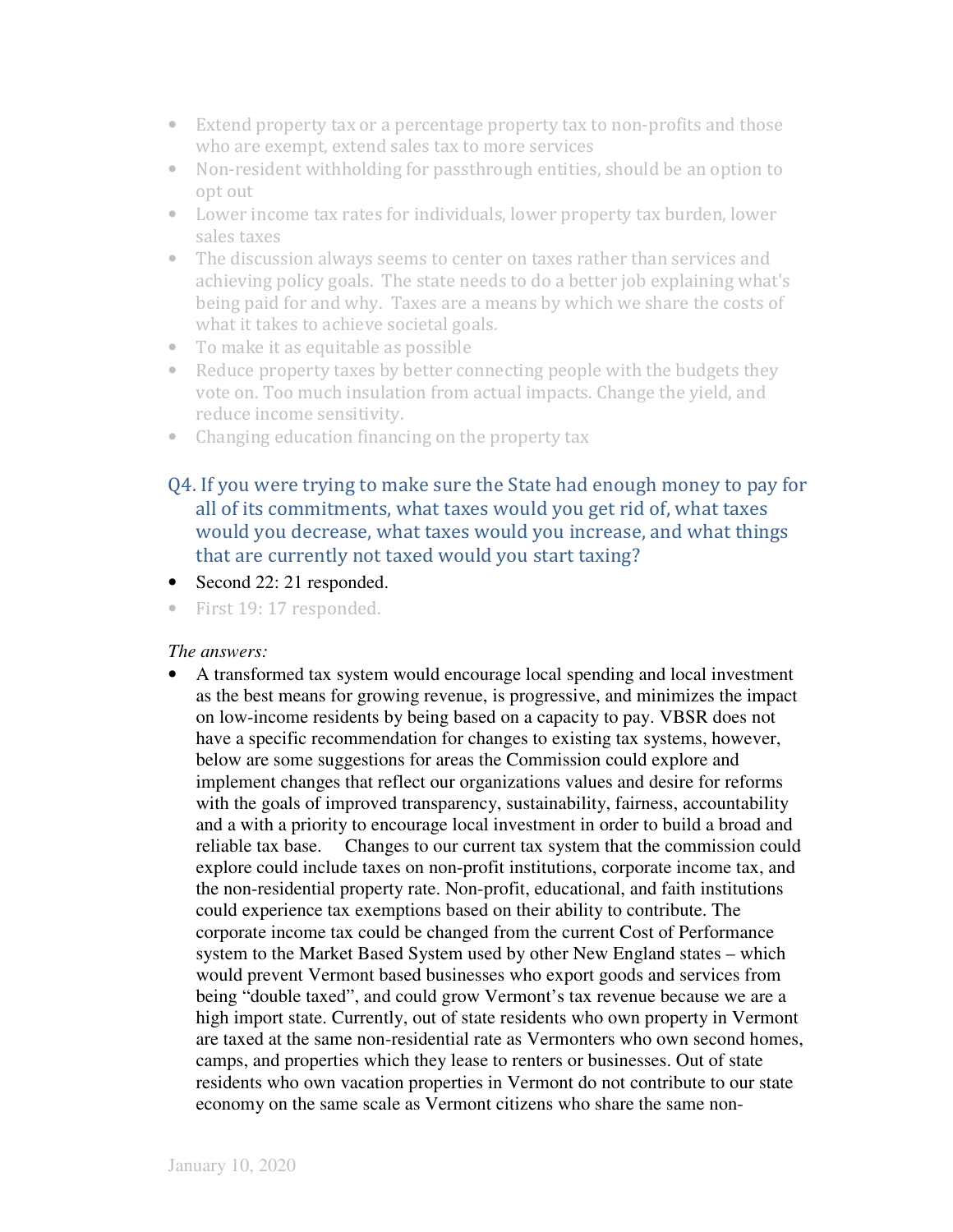residential class for property tax, and they contribute stress to our housing affordability crisis. Property owners who reside out of state could be taxed at a higher rate than Vermonters, as they do not contribute as meaningfully or consistently to our tax base through payroll, sales and other tax contributions.

- increase the fuel tax use it to encourage people to get out of their cars to save the planet
- Decrease all taxes marginally, bring property taxes back to local decision making for schools. State has more than enough money to fund programs if used wisely and economy grown. The additional sales tax revenue generated from the Supreme Court decision alone provides extra funds not anticipated for budgets
- Tax hybrid and electric vehicles more to help with road repairs, etc. All vehicles use the roads so all should help pay for road upkeep. For electrics, maybe add tax to electric charging stations?
- Decrease reliance on property taxes and replace with more progressive income taxes. Perhaps a value added tax on professional services with a rebate to lower income Vermonters to make it more progressive.
- get rid of estate/inheritance. reduce income rates, increase income sensitivity cap on property tax.
- I would eliminate the property tax and increase personal income tax to support education.
- No new taxes please. However ensuring ALL Short Term Rentals are required to be registered and treated the same way would solve several problems, as well as increasing R&M revenues. Modest increases in gasoline taxes should be considered as that also encourages sound environmental decisions, ideally done in conjunction with NH to avoid border issues.
- See above, and I'd do a better job at taxing internet activities-sales and other online commerce. We are not taxing services, which might be a reasonable tax, e.g., accountant services, lawyers, dentist, etc. Finally, I suggest we tax and regulate marijuana, just as we do with alcohol.
- Put a tax on electric cars. tax them the same way gasoline tax. Yes it can be a little complicated. But needs to be addressed ASAP
- get rid of land gains tax, increase estate tax exemption and make portable. Also, do NOT add a new payroll tax to pay for certain social programs the House and Senate want.
- Reducing taxes everywhere would make Vermont and more business friendly place and an area where people could afford to live as young people and as retired people. The taxes have ruined our reputation as a habitable place for regular people. Reduce taxes and people will have money to spend to make the economy grow to support the State.
- The state should look at equalizing income tax rates across passive and active income streams. Workers at any tax level should not pay a higher rate than investors. I would also look at more consumer taxes for goods. I would not try to tax services.
- I don't know enough about all taxes to answer.
- taxes are too high. Reduce spending
- spend less, tax less.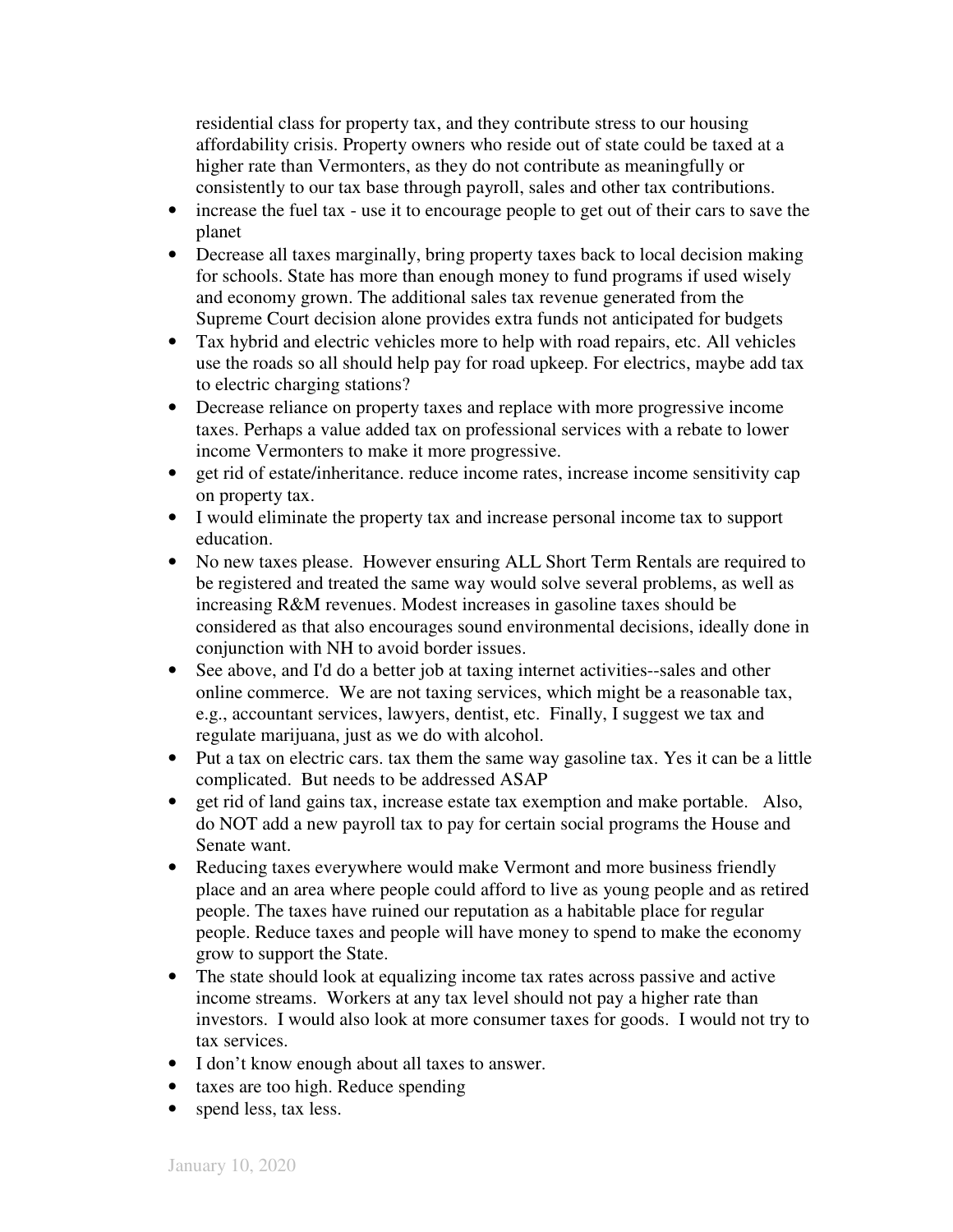- I would have a better policing system for landowners enrolled in the current use program to make sure that those getting these breaks are following all of the mandates for the tax break on their land. It also seems this is another case of a good idea for agriculture gone bad---the rich get richer because they are the only ones that can afford large tracts of land in this state.
- Carefully review the costs and benefits of the current use program. An extensive amount of land is presently in current use and results in reduced taxes.
- I wouldn't get rid of any taxes but might alter the balance somewhat between income and property taxes.
- We do not need new taxes. We need an increased tax base and idealistic programs cut to decrease taxes.
- The state needs to find a way to start taxing electrical vehicles and such and raise gas taxes or something along those lines to help fund the transportation infrastructure. The state needs to give more control to the local municipalties to tax items and control revenues for themselves locally. They state needs to find a way to not lump all of the taxes for "education" and beyond under property taxes. Also, the agriculture and current use program aspect need to be reassessed. The authorities do not follow up on folks with current use permits (due to lack of resources) and therefore it just becomes a subsidy program and people abuse it all over the place.
- Would lower the sales tax but starting charging on all services and items. No exemptions except food. Start charging more for sugary beverages. Seriously look education funding.
- I would lower the tax rate and have more high income people attracted to the state rather than being attracted to FL. Property taxes are out of control because most people don't pay much due to income sensitivity testing. We don't have a property tax, rather a modified income tax on property. So naturally people always support increased spending because they are paying actual costs.
- Vermont's total personal income continues to grow steadily. It was almost \$34 billion in 2018, and we spend what amounts to about 12% of that for state and local taxes (keeping in mind that not all taxes are raised from Vermonters). For each additional percentage point, we'd have an additional \$340 million to invest. The money is available, but we need to ensure is that it's raised progressively. That means recapturing the federal tax cuts (\$350 million to the top 20% in 2018 alone), and it means not increasing regressive taxes like sales taxes on low and moderate-income Vermonters. That said, expanding sales taxes to services could work with some cost sensitivity (e.g. tax more expensive goods/services or those above a certain threshold) or with a rate reduction. We could look at expanding payroll taxes on the higher-income end, moving to income-based school taxes, and phasing out income tax breaks (exemptions and deductions) at higher incomes.
- increase the gas tax increase the sales tax increase the hotel tax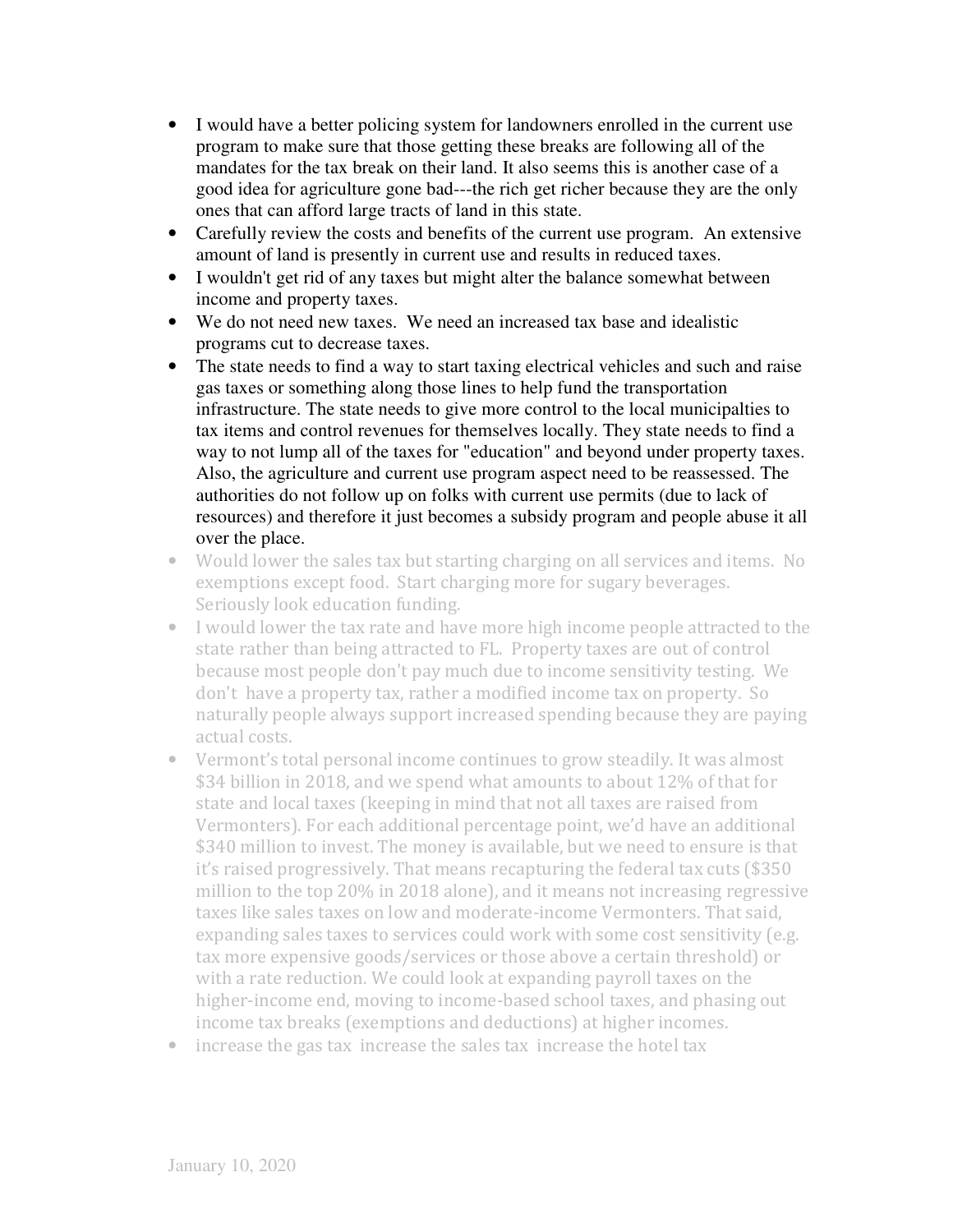- Just be sure we're asking the right questions. Focusing on taxes, rather than purposes, needs, and goals may be like choosing a tool before we know what we need to fix.
- Stop taxing social security benefits and pension income. Make us competitive with other states for retirees. How many retirees would we need to retain for this tax reduction to pay for itself or maybe even generate more income for the state?
- Decrease property tax for homeowners in rural areas Increase tobacco & lottery tax
- Less reliance on property taxes and earned income and more on unearned income. We have a significant number of retirees and citizens living off trust, but we need to encourage workers to live and work in Vermont.
- Get rid of break for non-residential properties. Decrease the burden of social security if service is not available. Increase the taxes on the wealthy as they don't need a break.
- Unfortunately this is only half a question. There needs to be a serious discussion about which commitments are no longer useful, helpful, protective of the public good or relevant and which can be re-purposed to be useful, helpful, protective and relevant.
- I would recommend getting rid of the land gains tax, according to the tax department it cost more money to collect than it generates. Overall would like to see a reduction to income taxes to be more competitive with other states as I think the states problems are with spending and not revenue. Also, need a more simplified property tax system so tax payers understand the impact of school budget increases
- Decrease sales tax immediately
- Adopt an ad valorem tax on vehicles as a means by which to raise revenue for transportation.
- While you aren't tasked with this, I believe we need to start on the premise you have outlined, to ensure the State has enough money. The upward pressure on revenue is because the state continues to spend beyond our capacity to tax. If the spending doesn't come under control, no matter what you do to the tax system, each year you will always be looking for more money. It is that notion, the never ending increases in taxes, fees, assessments, that has most businesses concerned.
- Decrease: Property taxes Get rid of: Land gains tax--entirely Increase: User fees (e.g. parks fees). New Tax: Create a new, small tax on state employees with funds going to unfunded pension liabilities. Once pensions are 80% funded or greater, the tax is eliminated...Also, create an EV fee.
- Make property tax for local expenses not state expenses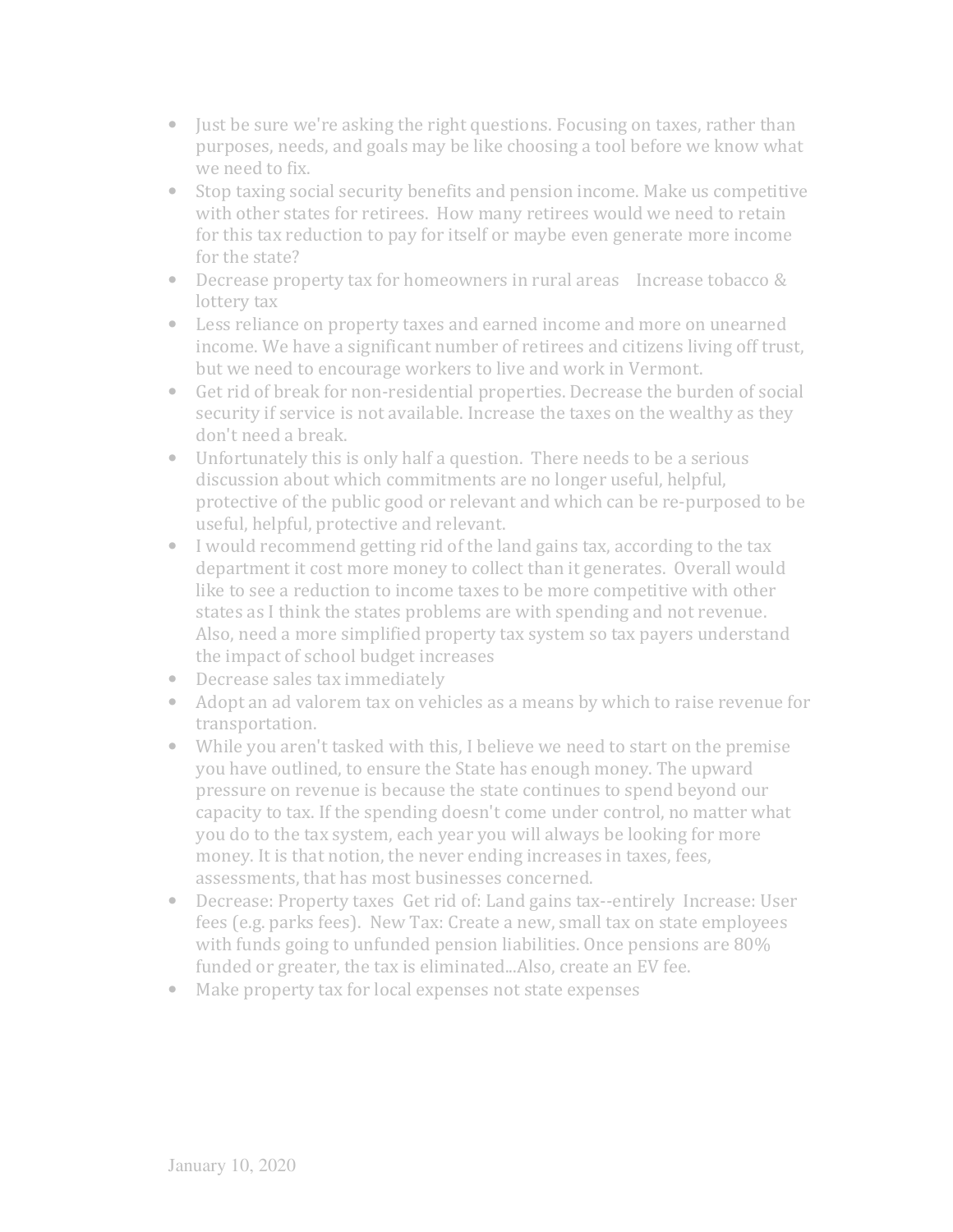Q5. Do you have suggestions for how the State's revenue system could adapt to meet Vermont's future needs given the anticipated impacts of demographic, social, economic, and environmental changes?

- Second 22: 19 responded.
- First 19: 15 responded.

- Tax systems need to be viable over the long term to weather economic downturns and other major external changes. A sustainable tax system relies on predictable and consistent tax bases that meet the revenue needs of the state and minimizes the use of regressive taxes and short-term sources of revenue. Uncertainty in the future of a tax structure undermines public confidence and makes long-term policy planning difficult for individuals, businesses and government. VBSR members know that climate change is the greatest threat to our businesses, communities and environments – and that climate action is the greatest opportunity in Vermont history. We support bold investment through a revenue neutral fee on carbon emissions, which is connected to equitable and radical investment in climate resilient and sustainable infrastructure. Given the demographic changes in our state, it should be the priority of the commission to examine tax structures that encourage individuals to live, work, and build businesses here in Vermont, and supports mobility within our current workforce – such as tax investments in universally accessible public benefits like health care, paid family and personal medical leave, childcare, higher education and retirement.
- The state's economy & Grand List need to grow. This means development. Tax breaks to people who build in village centers & bring in jobs? Revamp ACT 250 (I know, not part of this discussion)
- VT is at a crossroads-we need people, people want the cost of living to go down(taxes, housing costs), the progressive model will fail as we are starting to see. We need to reduce state spending dramatically, reduce education spending dramatically and make VT affordable.
- Look at the last blue ribbon tax commission recommendations.
- reduce the size of state government and education spending
- I would eliminate the property tax and increase personal income tax to support education.
- The biggest focus needs to be on the expenditure side. The State needs to have a target of level funding ongoing in current dollars, as well as ideally setting up reserves for dealing with the next downturn without having a budget crisis!
- See #4 above vis-à-vis internet and service taxes.
- Stop taxing SS payments. Spend more money on tourism. We need more tourists. Tourists do become residents.
- easier said then done, but create more jobs to attract young people to state, perhaps better economic incentives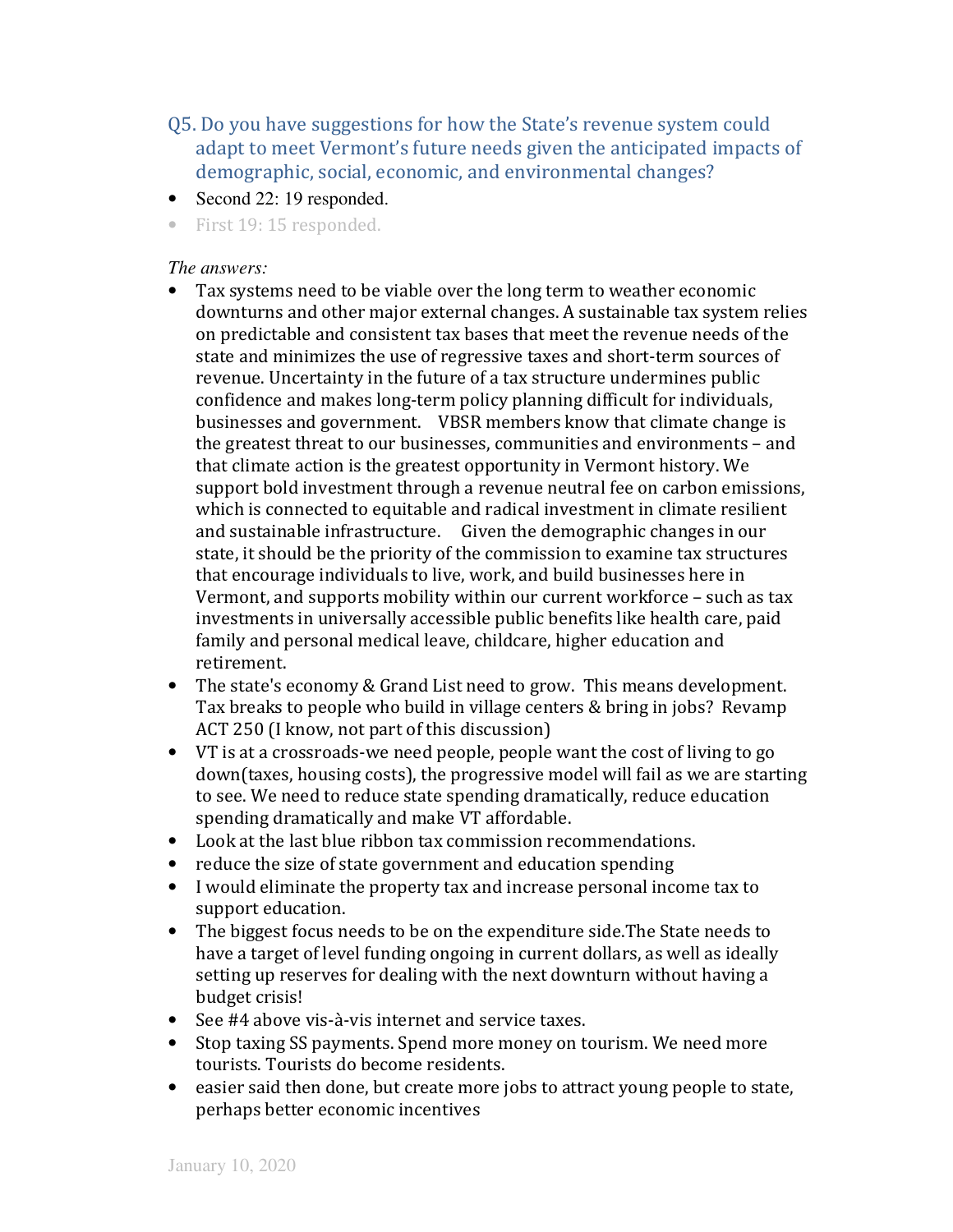- Stop spending so much money to fund services for people who are able to work, but refuse to. Fix the roads and make the infrastructure better. Run the state like it's a business. Get rid of the poor performers in your State government. Control increased spending. Stop adding new and costly progressive initiatives. Vermont is an attractive place to move to if you are homeless...we are carrying the costs for a lot of people who aren't contributing.
- See answer to #4.
- Yes, see answer to question #3. I think folks look at this wrong, it's not about what the state can do for the people. The people have an obligation to the state. This starts with good wages and solid jobs. If people could pay their own way, they wouldn't lean on the state as much. People paying their own way starts with getting businesses to VT.
- eliminate all taxes on social security
- become business friendly. the state government needs to realize that jobs come from businesses and people need jobs. don't look in a mirror to evaluate business climate, use external review. if people from outside and businesses inside say it sucks to run a business in vermont, then it sucks. recognize the king has no clothes.
- This idea of giving \$10,000 to people to move here to work is not the right vision! We want our own to stay not urban development for people to stay home and work on their computers! They should at least have to work outside the home.
- The county tax has increasingly become the most regressive tax for some municipalities because it is based on Grand List value. Unfortunately, many years ago, the Grand List value for education was taken over by the state. Therefore the benefit of a high Grand List value was far less than when the County tax structure was established thus making the tax more regressive.
- We do not need new taxes. We need an increased tax base and idealistic programs cut to decrease taxes.
- Let local municipalities charge taxes where they need too such as on legalized marijuana. A SMALL portion of those types of taxes (such as local option taxes).
- Work on attracting young talented people. It's a lifetime annuity for the state. Right now it is a difficult combination of high cost of living and limited job opportunities. Make the state is more attractive for the private sector.
- While total personal income is growing in Vermont, it's certainly not evenly distributed. The effect of federal tax policy (both individual & corporate) over the last 40 years has been to increase income inequality. The state can correct for that to some degree by having a progressive tax system. The state needs to make investments in policies that are good for working families and the environment, which lead to a sustainable economy in the long-term, but those are spending policy decisions. On the process side, Vermont could require a regular review of tax rates. Prior to 2002, Vermont's income tax rates were a share of federal tax liability and they changed often based on the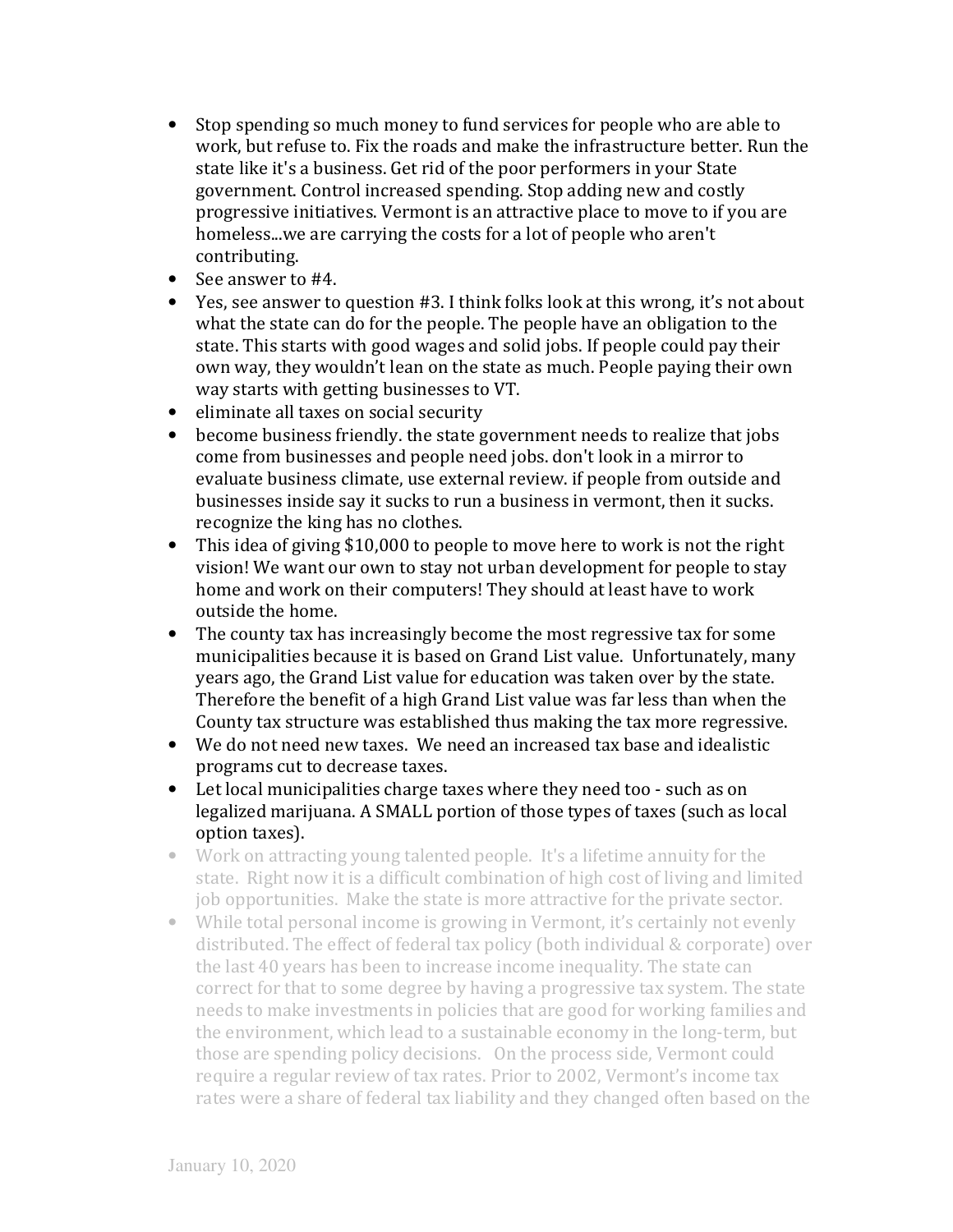state's needs. Currently spending policies and decisions are reviewed every year, but there is no equivalent process on the revenue side as required in Vermont law.

- give more local control
- We can be much more efficient in our use of human and other resources by simplifying and clarifying process of permitting and other matters. We are very good at making things as complicated as possible in many aspects of governance.
- We need to desperately try to get new businesses to locate here. For example, VT have virtually no hedge fund or asset management businesses. What if we agree to not tax the income of these business at a state level for 10 years is the relocate here and employ more than "X" employees. We can offer lower corporate and perhaps even income taxes to businesses and employees that relocate here. We need to do something more than paying folks to move here--that will not move the needle at all. We need creative ideas like the captive insurance laws. What have other states done. We should focus on something we have very little of like asset management and hedge funds. It's an experiment worth trying.
- The State needs to support grassroots effort to maintain our recreational trails. This brings money into the State through tourism. VT should develop programs and assistance to help rural communities increase recreational opportunities.
- The State appears to look primarily at balancing the State budget, which puts pressure on municipal government and the property tax by lack of sufficient revenue sharing (e.g. state highway aid, storm water). The State could also evaluate which services could be done on a statewide basis that might be more efficient and save tax payers money overall (e.g. dispatching).
- Stop calling Act 64 the Clean Water Act and call it what it is, its a project to clean up Lake Champlain. Don't mind helping but this dirt road renovation project is not going well.
- VT's revenues are heavily skewed to property tax. In a place where we want to attract people to Vermont and construct housing, the excessive property tax relative to other taxes is a significant disincentive.
- I do not think it is a system problem, it is an issue of an aging population and not enough middle income taxpayers, the system relies to heavily on high income taxpayers because there is too few of them.
- Rural Vermont is increasingly stressed by economic and demographic headwinds, while other regions are prospering. Tax policy could be adjusted to redirect resources and support into rural regions.
- •
- Examine what in the tax structure could be changed to encourage and support investment by home owners in our existing housing inventory.
- We should be looking at what a declining population needs and think about whether as a state we can provide all the things we have.
- Make it equitable fair share and services given to those in need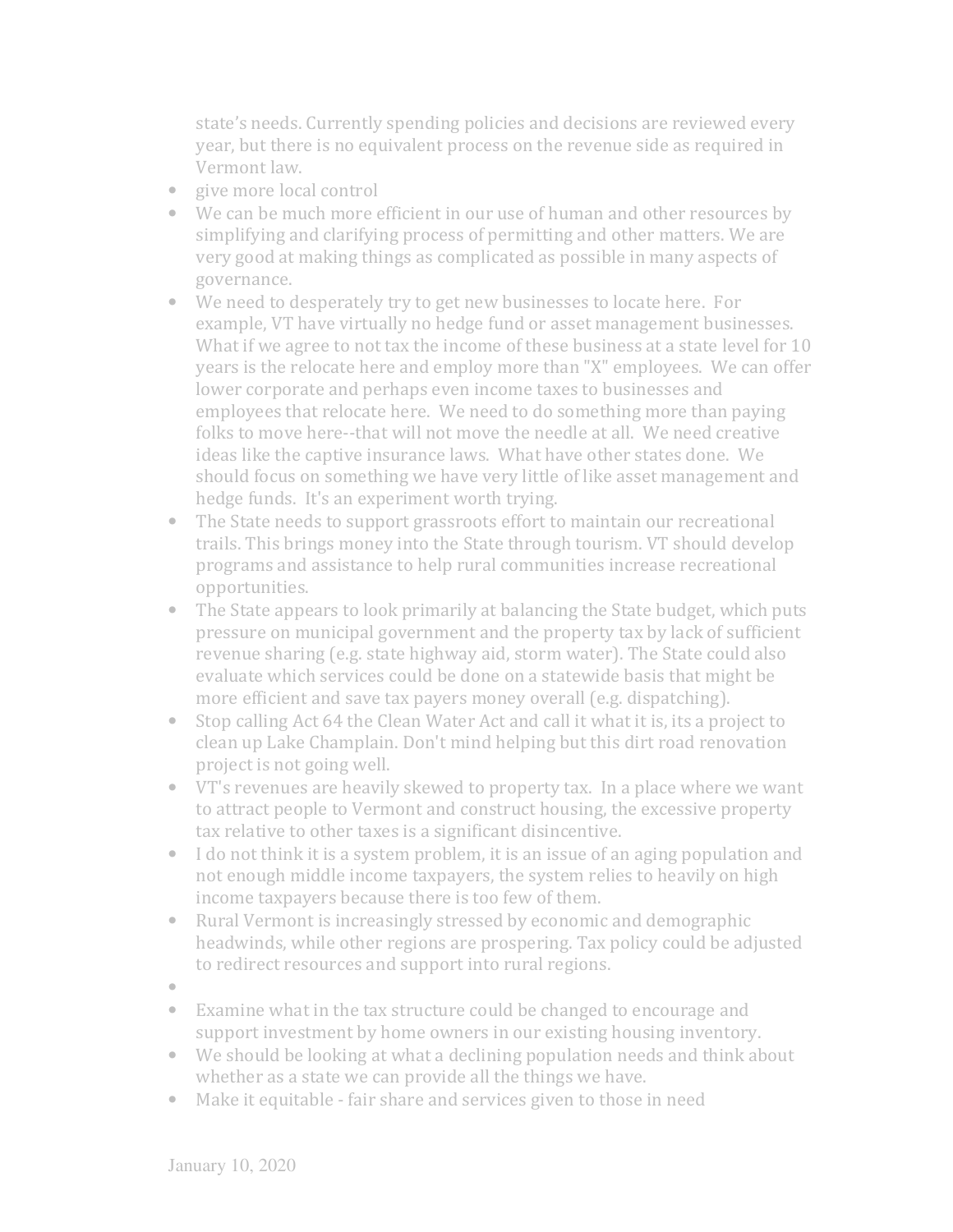• Recognize the demographic challenges of an aging population combined with a declining subpopulation of young people is a recipe for disaster.

# Q6. Do you have other thoughts related to the Commission's work to provide a long-term vision for the State's tax structure?

- Second 22: 11 responded.
- First 19: 8 responded.

- Tax credits that favor particular sectors or classes of businesses should be secondary to investments in infrastructure that benefit all businesses and citizens. VBSR members believe that tax credits are a less important economic development tool than strategic investments in health care, education and workforce development, telecommunications infrastructure, sustainable energy, less taxes on business generally, and public transportation.
- Increase the tax rate for household incomes greater than \$250K
- Look at the work that's already been done, but not implemented. Create a plan to implement the recommendations from the last blue ribbon tax commission. There are excellent recommendations, and the action step seems to be yet another tax commission.
- live within our means. Vermonters are over taxed.
- Let's partner with a large state for a single payer healthcare insurance system.
- Small tweaks, not major changes.
- Currently we incent corporations not people; however, the state's demographic realities demand we find new ways to attract people. Creating a paid family leave program, as did Calif., would attract young people to the state. The Harvard Biz review said Calif's leave program was a "non-event" for businesses. https://hbr.org/2011/01/paid-family-leave-pays-off-in. Please be courageous. People are not leaving the state because of taxes, it's the weather (older Vermonters) and better opportunities (younger Vermonters), plain and simple. Taxes are what we pay to live in a civilized society and paying one's fair share is one's obligation and opportunity to live in a great state.
- would not make major changes to sales/use/rooms and board tax as Wayfair should help
- tax less. run my business in NH. realize that people & businesses can move !!!
- I would like to see some long range ideas that will help allow and encourage young native Vermonters to be able to stay in this state. It is a struggle for young families to be able to stay here.
- The demand for services in this small state exceeds the ability or willingness to pay for those services. Expectations are too high. This expectation will